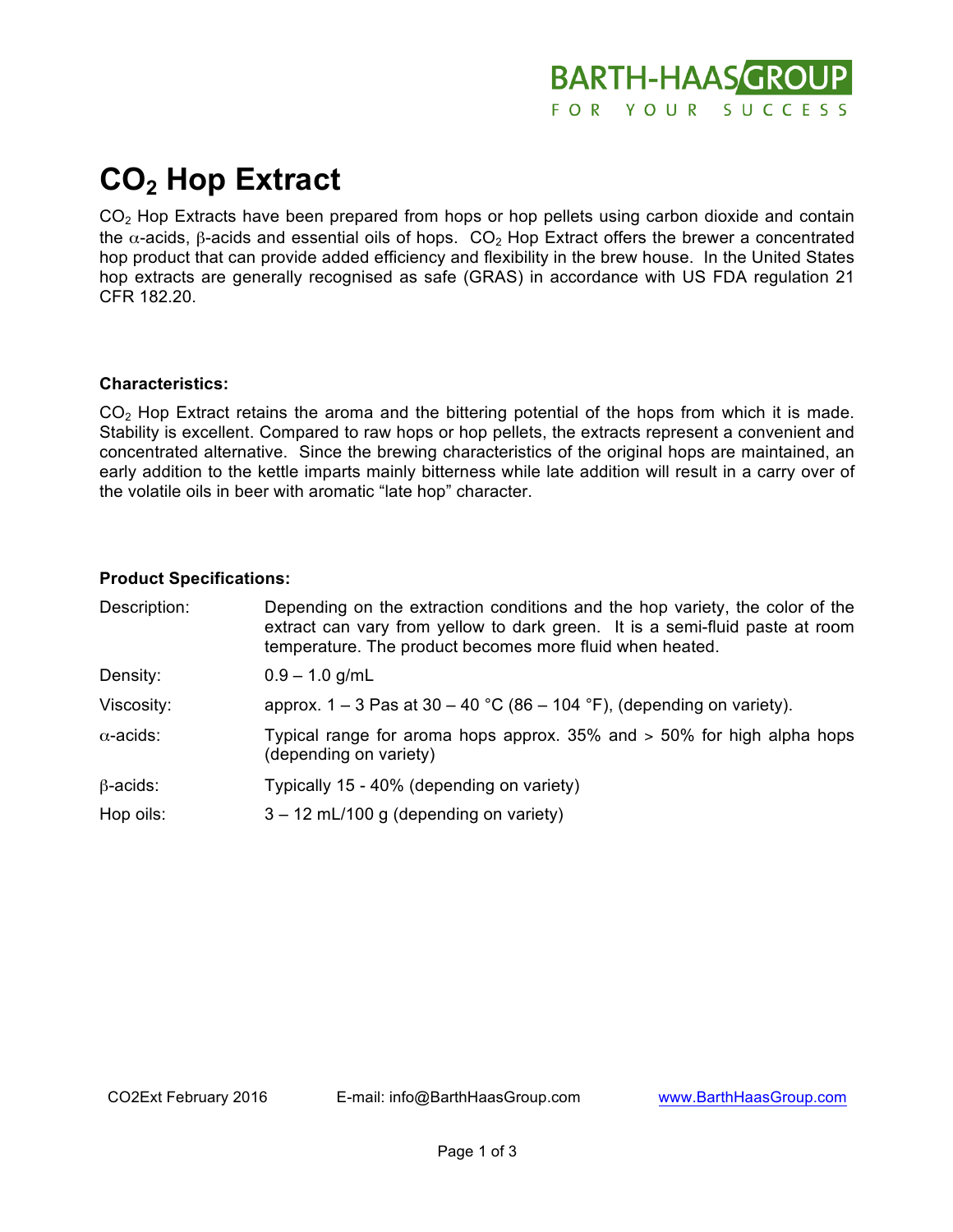

## Process Specifications for Supercritical CO<sub>2</sub> Hop Extract:

| Carbon dioxide quality: | Food grade $CO2$            |
|-------------------------|-----------------------------|
| Extraction temperature: | $50 - 60$ °C (122 – 140 °F) |
| Extraction pressure:    | $150 - 300$ bar             |

## **Process Specifications for Subcritical (liquid) CO<sub>2</sub> Hop Extract:**

| Carbon dioxide quality:     | Food grade $CO2$         |
|-----------------------------|--------------------------|
| Extraction temperature:     | $5 - 15$ °C (41 – 59 °F) |
| <b>Extraction pressure:</b> | $55 - 70$ bar            |

### **Quality and Food Safety:**

The Barth-Haas Group maintains quality management systems registered to the ISO 9001 standard, as well as food safety management programs based on internationally recognised (HACCP) principles. Please refer to our web site (www.barthhaasgroup.com) for more information on our systems and programs.

### **Product Use:**

For efficient provision of bitterness, the extract should be added to the kettle at the beginning or up to 10 minutes after the beginning of the wort boil. Utilisation of  $\alpha$ -acids in beer is slightly better compared to non-isomerised pellets and typically within the range of 32% - 38%. When added late in the boil, utilisation of  $\alpha$ -acids may be reduced considerably. The quantity to be added is calculated using the  $\alpha$ -acids content and the estimated utilisation. Actual utilisation may vary depending on plant and processing parameters. If added by means of an automatic dosing system, the extract should be warmed up to 40 °C and gently agitated to ensure proper dosing.

### **Packaging:**

Standardisation of the  $\alpha$ -acids content can be achieved by adjusting the weight of extract in each container. Alternatively, the  $\alpha$ -acids content of the extract can be standardised by the addition of glucose syrup or some other food grade material. Container sizes range from 0.5 to 4 kg. Nonreturnable bulk containers are available in sizes ranging from 50 to 200 kg. Containers meet all food industry packaging regulations. When bulk containers are supplied for automatic dosing units,

CO2Ext February 2016 E-mail: info@BarthHaasGroup.com www.BarthHaasGroup.com